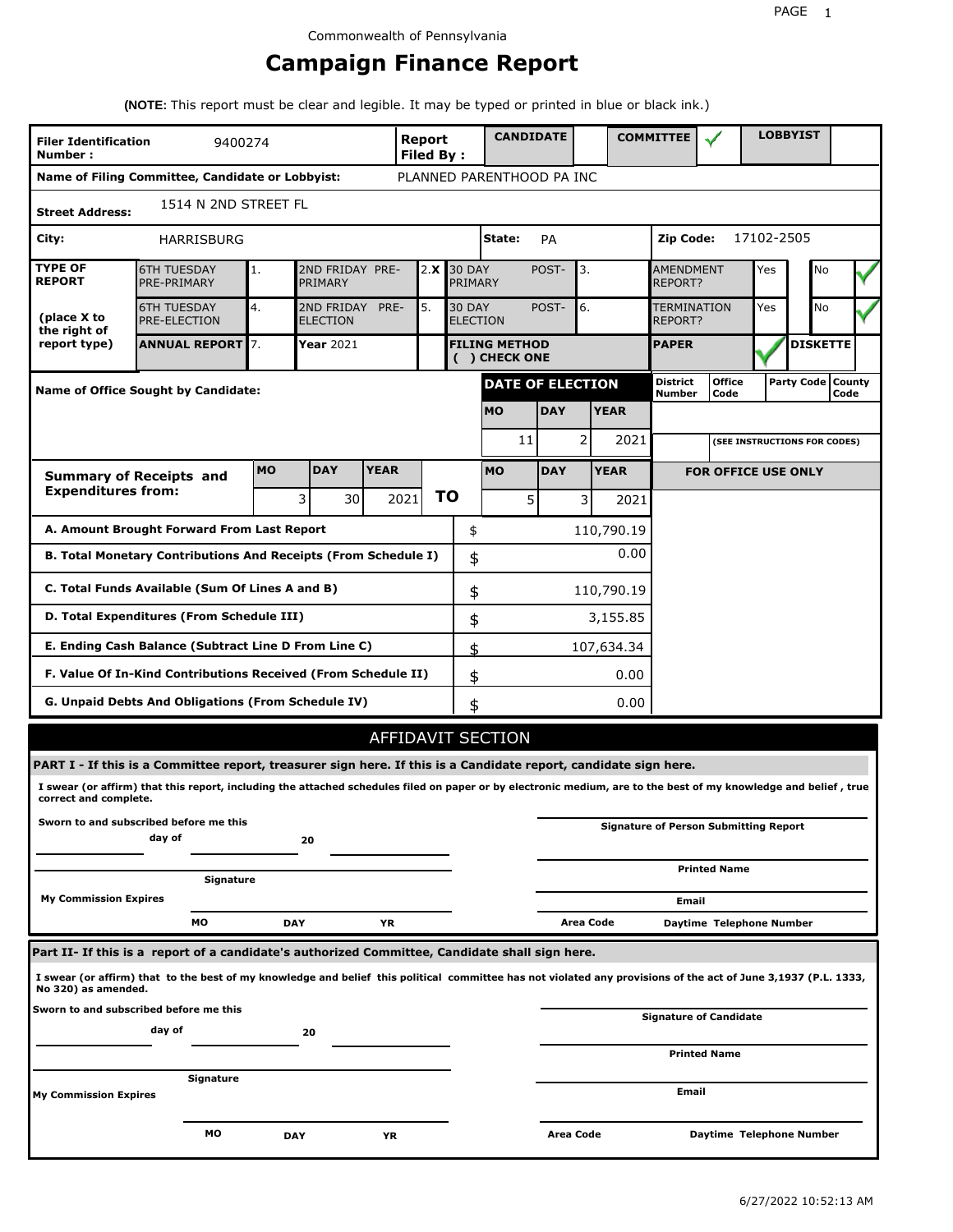## **SCHEDULE I CONTRIBUTIONS AND RECEIPTS Detailed Summary Page**

**Name of Filing Committee or Candidate Reporting Period Reporting Period** PLANNED PARENTHOOD PA INC **From:** 3/30/2021 **To:** 5/3/2021 **1. Unitemized Contributions Received - \$ 50.00 or Less Per Contributor TOTAL for the Reporting Period (1) \$** 0.00 **2. Contributions Received - \$ 50.01 To \$250.00 (From Part A and Part B) TOTAL for the Reporting Period (2) Contributions Received From Political Committees (Part A) All Other Contributions (Part B) \$ \$ \$** 0.00 0.00 0.00 **3. Contributions Received Over \$250.00 (From Part C and Part D) TOTAL for the Reporting Period (3) Contributions Received From Political Committees (Part C) All Other Contributions (Part D) \$ \$ \$** 0.00 0.00 0.00 **4. Other Receipts, Refunds, Interest Earned, Returned Checks, Etc . (From Part E) TOTAL for the Reporting Period (4) \$** 0.00 **Total Monetary Contributions and Receipts During this Reporting Period (Add and enter amount totals from Boxes 1,2,3 and 4; also enter this amount on Page1, Report Cover Page, Item B.) \$** 0.00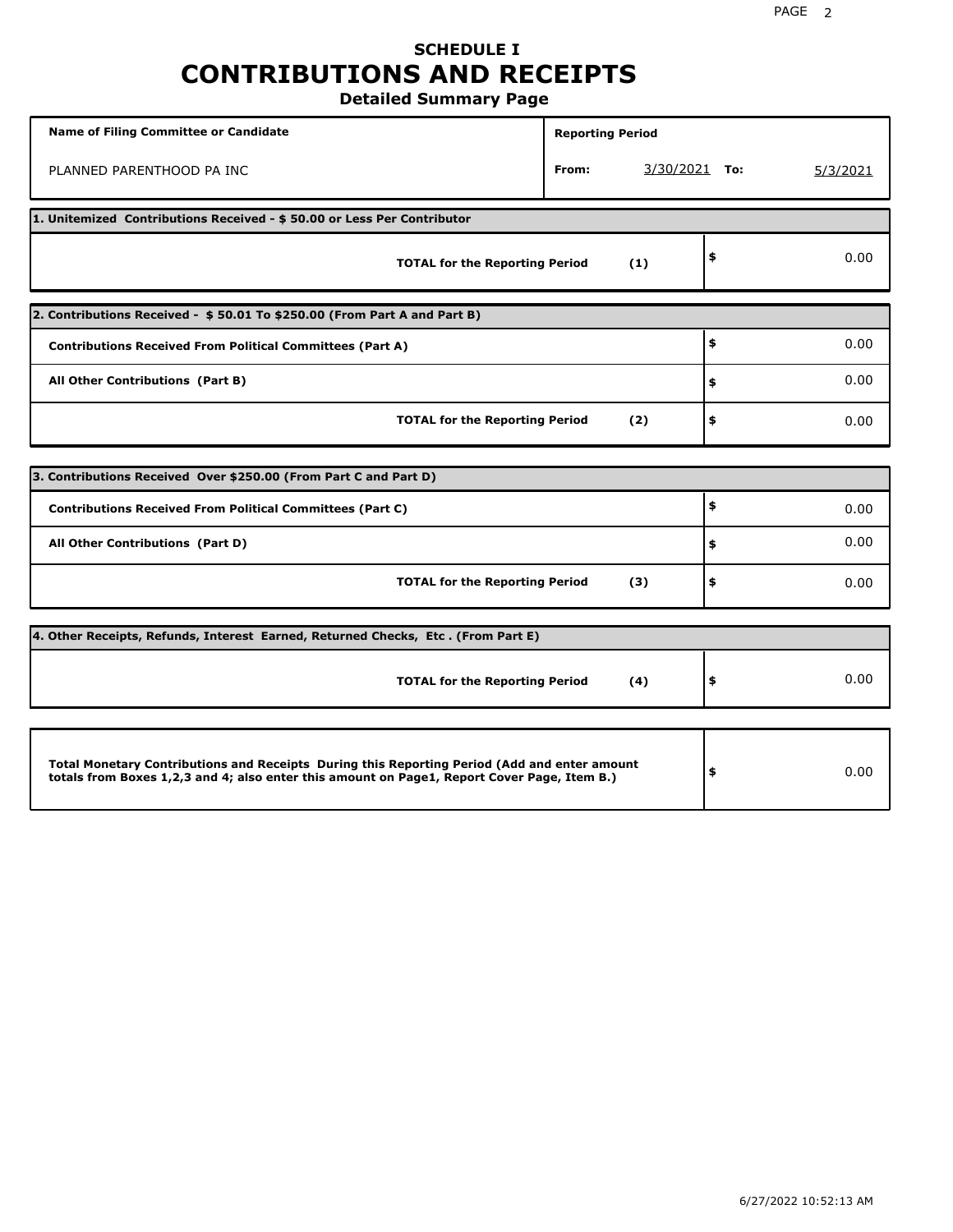PAGE 3

# **PART A CONTRIBUTIONS RECEIVED FROM POLITICAL COMMITTEES**

**\$50.01 TO \$250.00**

 **Use this Part to itemize only contributions received from political committees with an aggregate value from \$50.01 to \$250.00 in the reporting period.**

| Name of Filing Committee or Candidate      |              |                   | <b>Reporting Period</b> |             |             |                   |
|--------------------------------------------|--------------|-------------------|-------------------------|-------------|-------------|-------------------|
|                                            |              |                   | From:                   |             | To:         |                   |
|                                            |              |                   |                         | <b>DATE</b> |             | <b>AMOUNT</b>     |
| <b>Full Name of Contributing Committee</b> |              |                   | <b>MO</b>               | <b>DAY</b>  | <b>YEAR</b> |                   |
| <b>Mailing Address</b>                     |              |                   |                         |             |             | \$<br>0.00        |
| City                                       | <b>State</b> | Zip Code (Plus 4) |                         |             |             |                   |
|                                            |              |                   |                         |             |             | <b>PAGE TOTAL</b> |
|                                            |              |                   |                         |             |             |                   |

**Enter Grand Total of Part A on Schedule I, Detailed Summary Page, Section 2.**

**\$** 0.00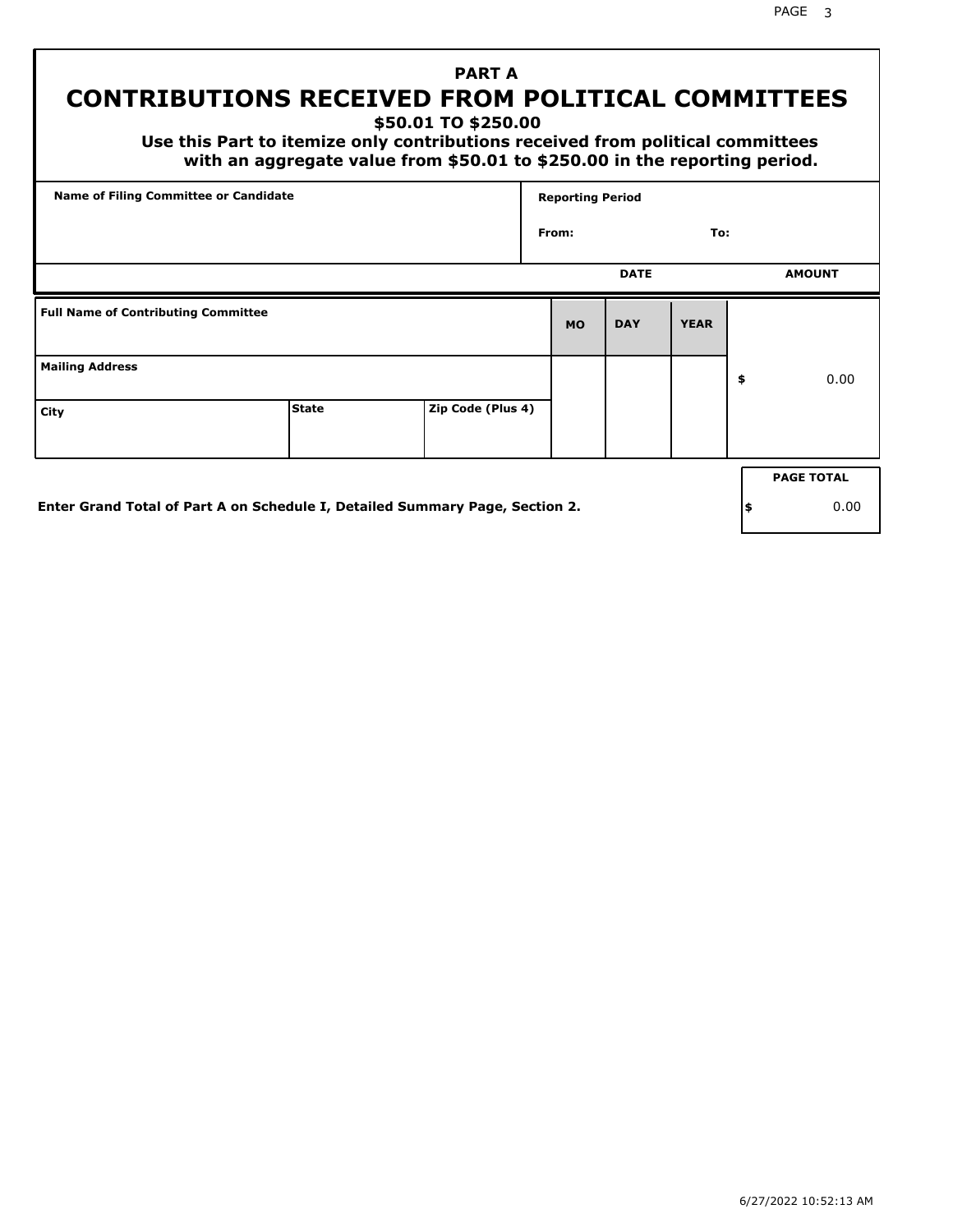| <b>PART B</b><br><b>ALL OTHER CONTRIBUTIONS</b><br>\$50.01 TO \$250.00<br>Use this Part to itemize all other contributions with an aggregate value from<br>\$50.01 to \$250.00 in the reporting period.<br>(Exclude contributions from political committees reported in Part A) |              |                   |  |                         |             |             |    |               |  |
|---------------------------------------------------------------------------------------------------------------------------------------------------------------------------------------------------------------------------------------------------------------------------------|--------------|-------------------|--|-------------------------|-------------|-------------|----|---------------|--|
| Name of Filing Committee or Candidate                                                                                                                                                                                                                                           |              |                   |  | <b>Reporting Period</b> |             |             |    |               |  |
| From:                                                                                                                                                                                                                                                                           |              |                   |  |                         | To:         |             |    |               |  |
|                                                                                                                                                                                                                                                                                 |              |                   |  |                         | <b>DATE</b> |             |    | <b>AMOUNT</b> |  |
| <b>Full Name of Contributor</b>                                                                                                                                                                                                                                                 |              |                   |  | <b>MO</b>               | <b>DAY</b>  | <b>YEAR</b> |    |               |  |
| <b>Mailing Address</b>                                                                                                                                                                                                                                                          |              |                   |  |                         |             |             | \$ | 0.00          |  |
| City                                                                                                                                                                                                                                                                            | <b>State</b> | Zip Code (Plus 4) |  |                         |             |             |    |               |  |
| <b>PAGE TOTAL</b>                                                                                                                                                                                                                                                               |              |                   |  |                         |             |             |    |               |  |
| Enter Grand Total of Part A on Schedule I, Detailed Summary Page, Section 2.<br>0.00<br>\$                                                                                                                                                                                      |              |                   |  |                         |             |             |    |               |  |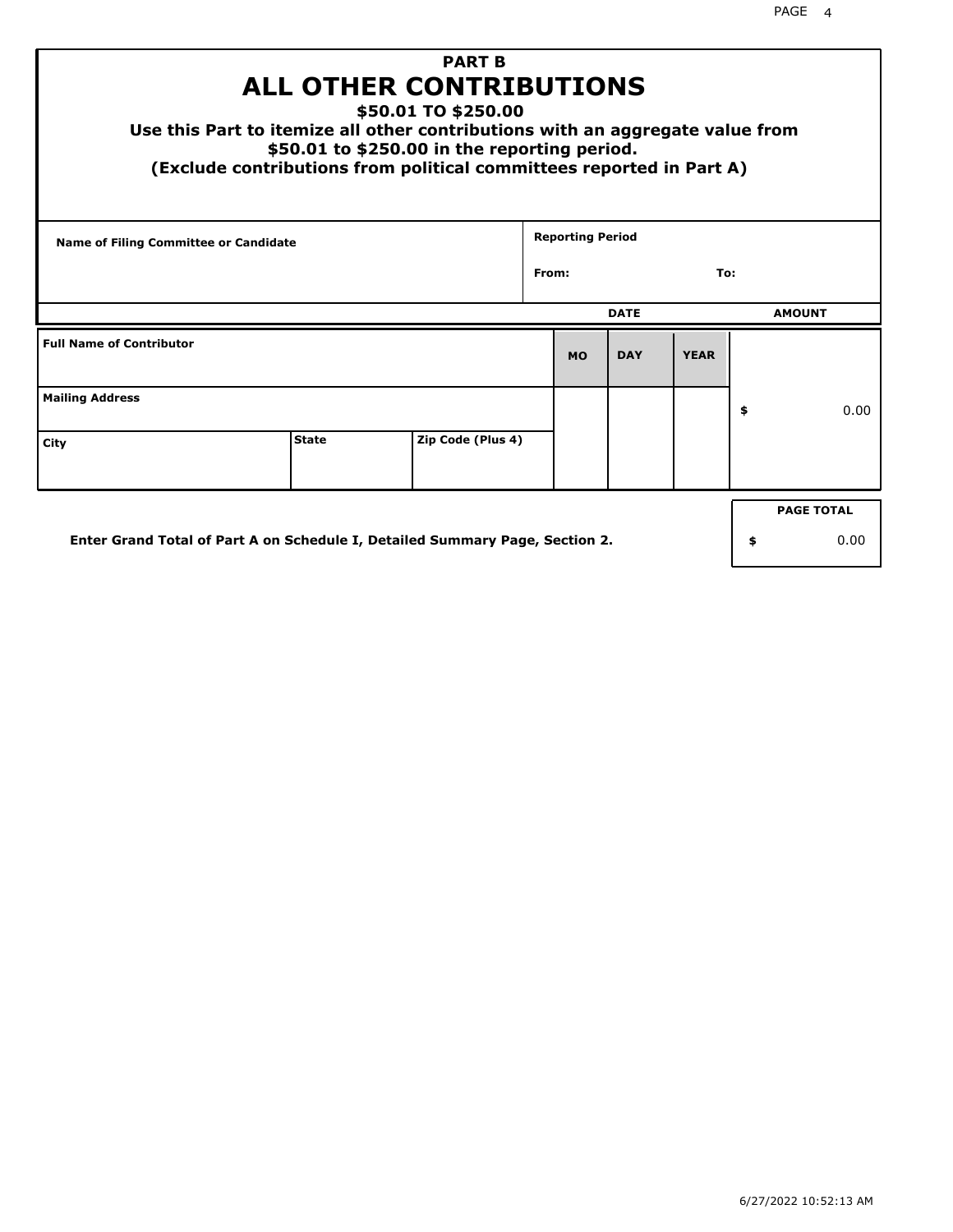# **PART C Contributions Received From Political Committees**

**OVER \$250.00**

 **Use this Part to itemize only contributions received from Political committees with an aggregate value from Over \$250.00 in the reporting period.**

| Name of Filing Committee or Candidate                                        |              | <b>Reporting Period</b> |             |            |             |                   |
|------------------------------------------------------------------------------|--------------|-------------------------|-------------|------------|-------------|-------------------|
|                                                                              |              | From:                   |             |            | To:         |                   |
|                                                                              |              |                         | <b>DATE</b> |            |             | <b>AMOUNT</b>     |
| <b>Full Name of Contributing Committee</b>                                   |              |                         | <b>MO</b>   | <b>DAY</b> | <b>YEAR</b> |                   |
| <b>Mailing Address</b>                                                       |              |                         |             |            |             | \$<br>0.00        |
| City                                                                         | <b>State</b> | Zip Code (Plus 4)       |             |            |             |                   |
|                                                                              |              |                         |             |            |             | <b>PAGE TOTAL</b> |
| Enter Grand Total of Part C on Schedule I, Detailed Summary Page, Section 3. |              |                         |             |            |             | \$<br>0.00        |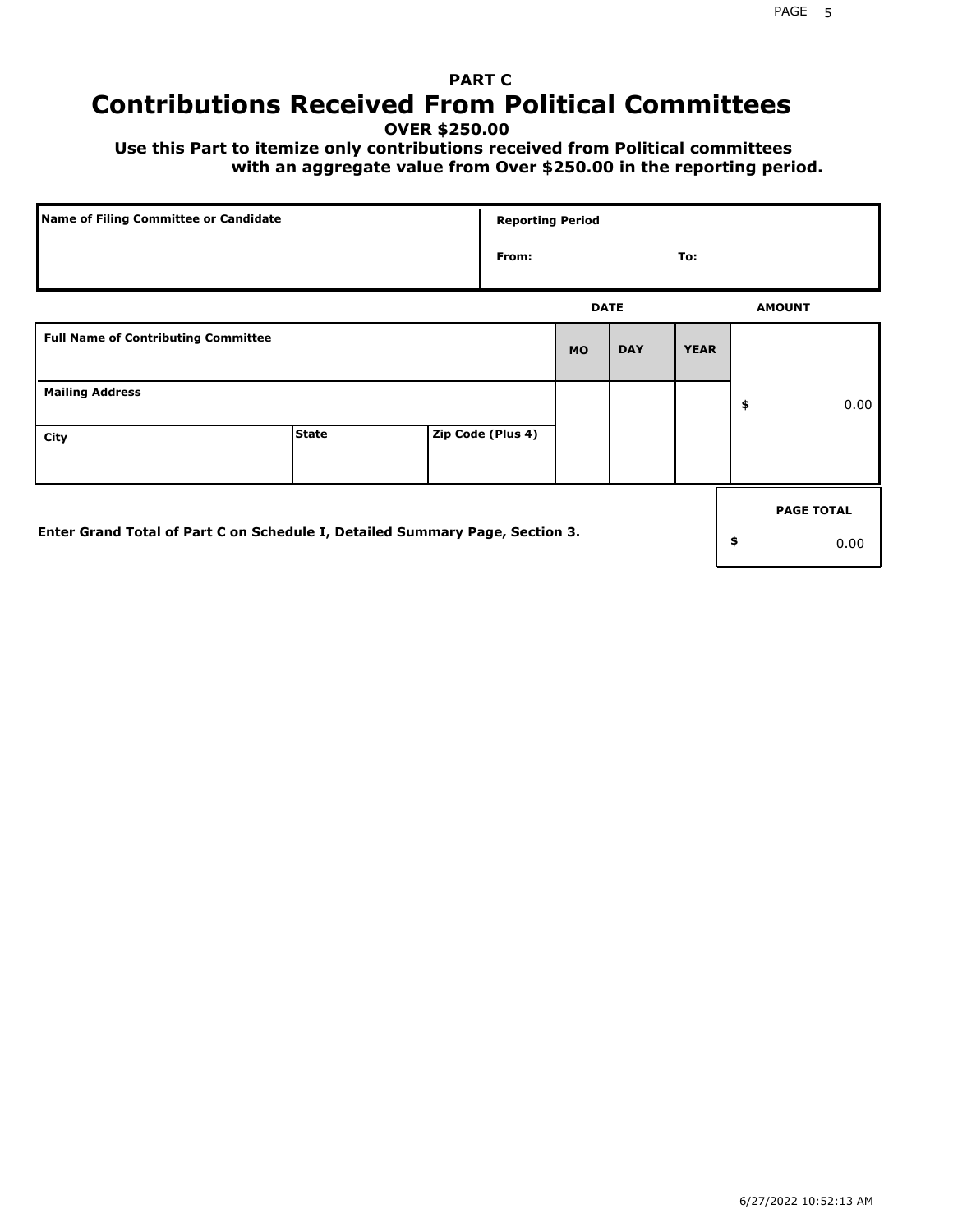# **PART D ALL OTHER CONTRIBUTIONS**

#### **OVER \$250.00**

#### **Use this Part to itemize all other contributions with an aggregate value of**

#### **over \$250.00 in the reporting period.**

#### **(Exclude contributions from political committees reported in Part C.)**

| Name of Filing Committee or Candidate | <b>Reporting Period</b> |     |
|---------------------------------------|-------------------------|-----|
|                                       | From:                   | To: |
|                                       |                         |     |

|                                                                              |              |                   |                   | <b>DATE</b>  |             | <b>AMOUNT</b>     |
|------------------------------------------------------------------------------|--------------|-------------------|-------------------|--------------|-------------|-------------------|
| <b>Full Name of Contributor</b>                                              |              |                   | <b>MO</b>         | <b>DAY</b>   | <b>YEAR</b> |                   |
| <b>Mailing</b><br><b>Address</b>                                             |              |                   |                   |              |             | \$<br>0.00        |
| City                                                                         | <b>State</b> | Zip Code (Plus 4) |                   |              |             |                   |
| <b>Employer Name</b>                                                         |              |                   | <b>Occupation</b> |              |             |                   |
| <b>Employer Mailing Address/Principal Place of</b><br>Business               |              | City              |                   | <b>State</b> |             | Zip Code (Plus 4) |
| Enter Grand Total of Part C on Schedule I, Detailed Summary Page, Section 3. |              |                   |                   |              |             | <b>PAGE TOTAL</b> |
|                                                                              |              |                   |                   |              |             | \$<br>0.00        |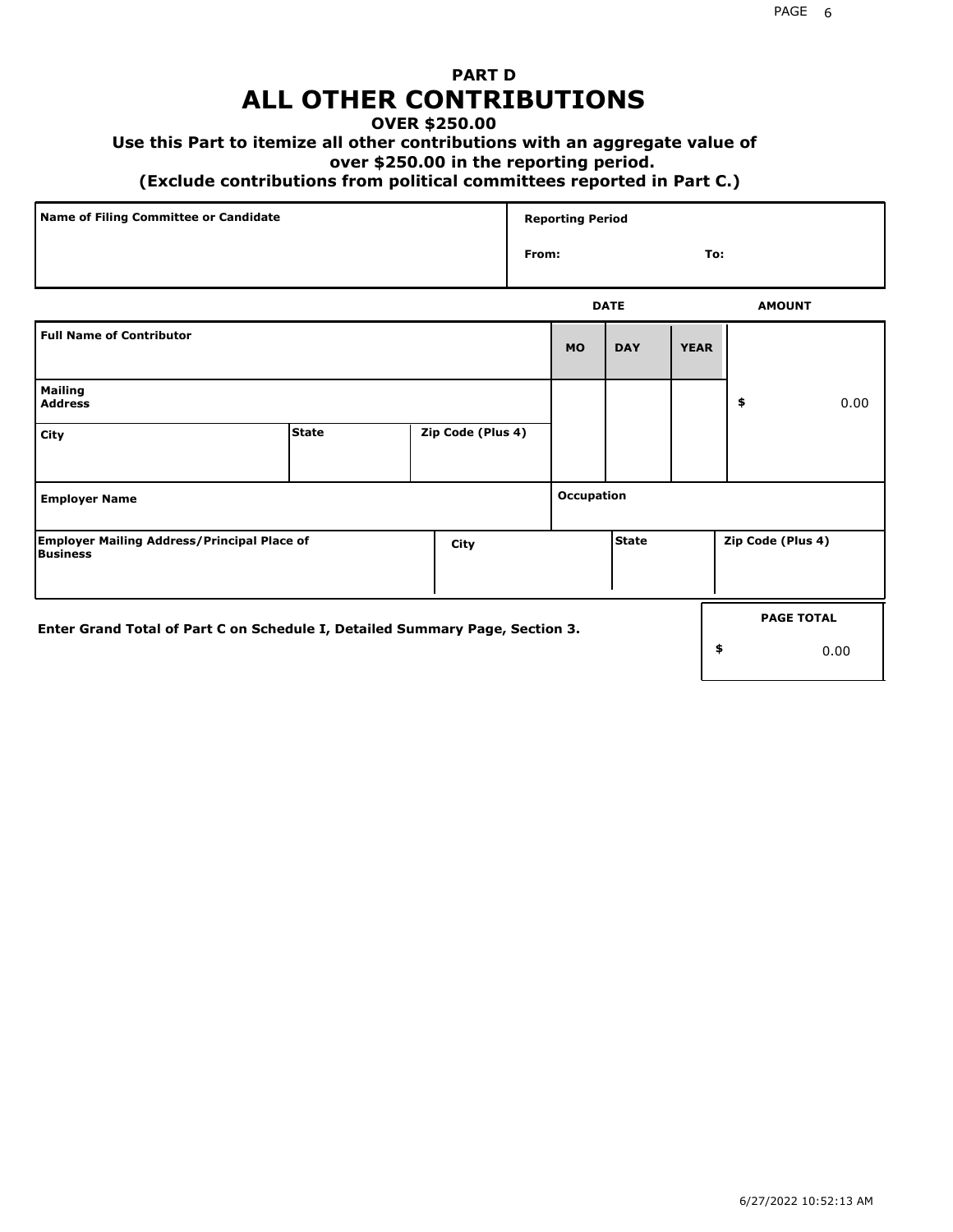## **PART E OTHER RECEIPTS**

#### **REFUNDS, INTEREST INCOME, RETURNED CHECKS, ETC.**

 **Use this Part to report refunds received, interest earned, returned checks and**

### **prior expenditures that were returned to the filer.**

| Name of Filing Committee or Candidate                                        |              |                   |              | <b>Reporting Period</b> |             |             |    |                   |      |
|------------------------------------------------------------------------------|--------------|-------------------|--------------|-------------------------|-------------|-------------|----|-------------------|------|
|                                                                              |              |                   | From:<br>To: |                         |             |             |    |                   |      |
|                                                                              |              |                   |              |                         | <b>DATE</b> |             |    | <b>AMOUNT</b>     |      |
| <b>Full Name</b>                                                             |              |                   |              | <b>MO</b>               | <b>DAY</b>  | <b>YEAR</b> |    |                   |      |
| <b>Mailing Address</b>                                                       |              |                   |              |                         |             |             | \$ |                   | 0.00 |
| City                                                                         | <b>State</b> | Zip Code (Plus 4) |              |                         |             |             |    |                   |      |
| <b>Receipt Description</b>                                                   |              |                   |              |                         |             |             |    |                   |      |
|                                                                              |              |                   |              |                         |             |             |    | <b>PAGE TOTAL</b> |      |
| Enter Grand Total of Part E on Schedule I, Detailed Summary Page, Section 4. |              |                   |              |                         |             |             | \$ |                   | 0.00 |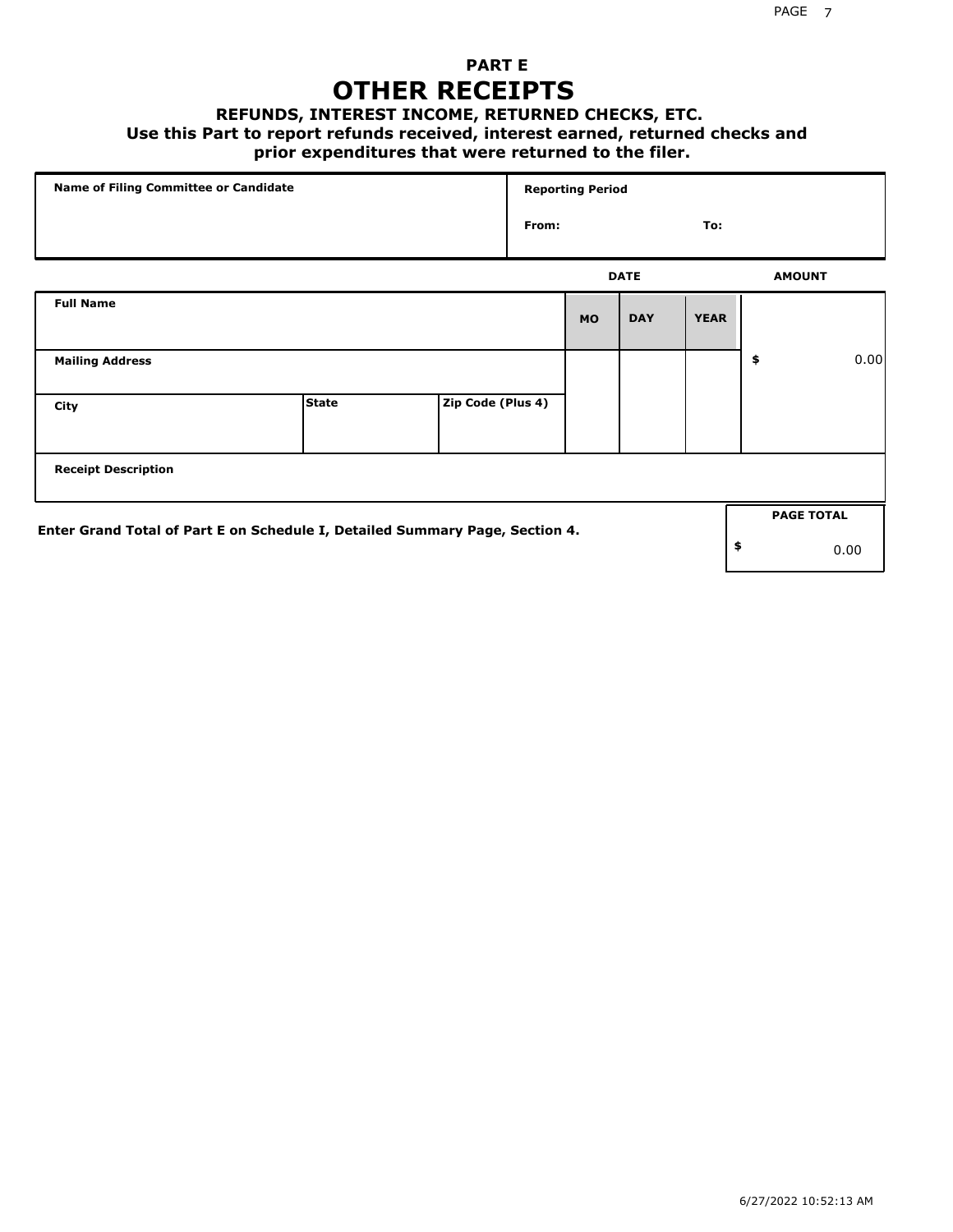#### **SCHEDULE II IN-KIND CONTRIBUTIONS AND VALUABLE THINGS RECEIVED USE THIS SCHEDULE TO REPORT ALL IN-KIND CONTRIBUTIONS OF VALUABLE THINGS**

## **DURING THE REPORTING PERIOD.**

**Detailed Summary Page**

| <b>Name of Filing Committee or Candidate</b>                                                                                                                                | <b>Reporting Period</b> |                 |          |
|-----------------------------------------------------------------------------------------------------------------------------------------------------------------------------|-------------------------|-----------------|----------|
| PLANNED PARENTHOOD PA INC                                                                                                                                                   | From:                   | $3/30/2021$ To: | 5/3/2021 |
| 1. UNITEMIZED IN-KIND CONTRIBUTIONS RECEIVED - VALUE OF \$50.00 OR LESS PER CONTRIBUTOR                                                                                     |                         |                 |          |
| <b>TOTAL for the Reporting Period</b>                                                                                                                                       | (1)                     | \$              | 0.00     |
| 2. IN-KIND CONTRIBUTIONS RECEIVED - VALUE OF \$50.01 TO \$250.00 (FROM PART F)                                                                                              |                         |                 |          |
| <b>TOTAL for the Reporting Period</b>                                                                                                                                       | (2)                     | \$              | 0.00     |
| 3. IN-KIND CONTRIBUTION RECIEVED - VALUE OVER \$250.00 (FROM PART G)                                                                                                        |                         |                 |          |
| <b>TOTAL for the Reporting Period</b>                                                                                                                                       | (3)                     | \$              | 0.00     |
| TOTAL VALUE OF IN-KIND CONTRIBUTIONS DURING THIS REPORTING PERIOD (Add and enter<br>amount totals from Boxes 1,2, and 3; also enter on Page 1, Reports Cover Page, Item F.) |                         | \$              | 0.00     |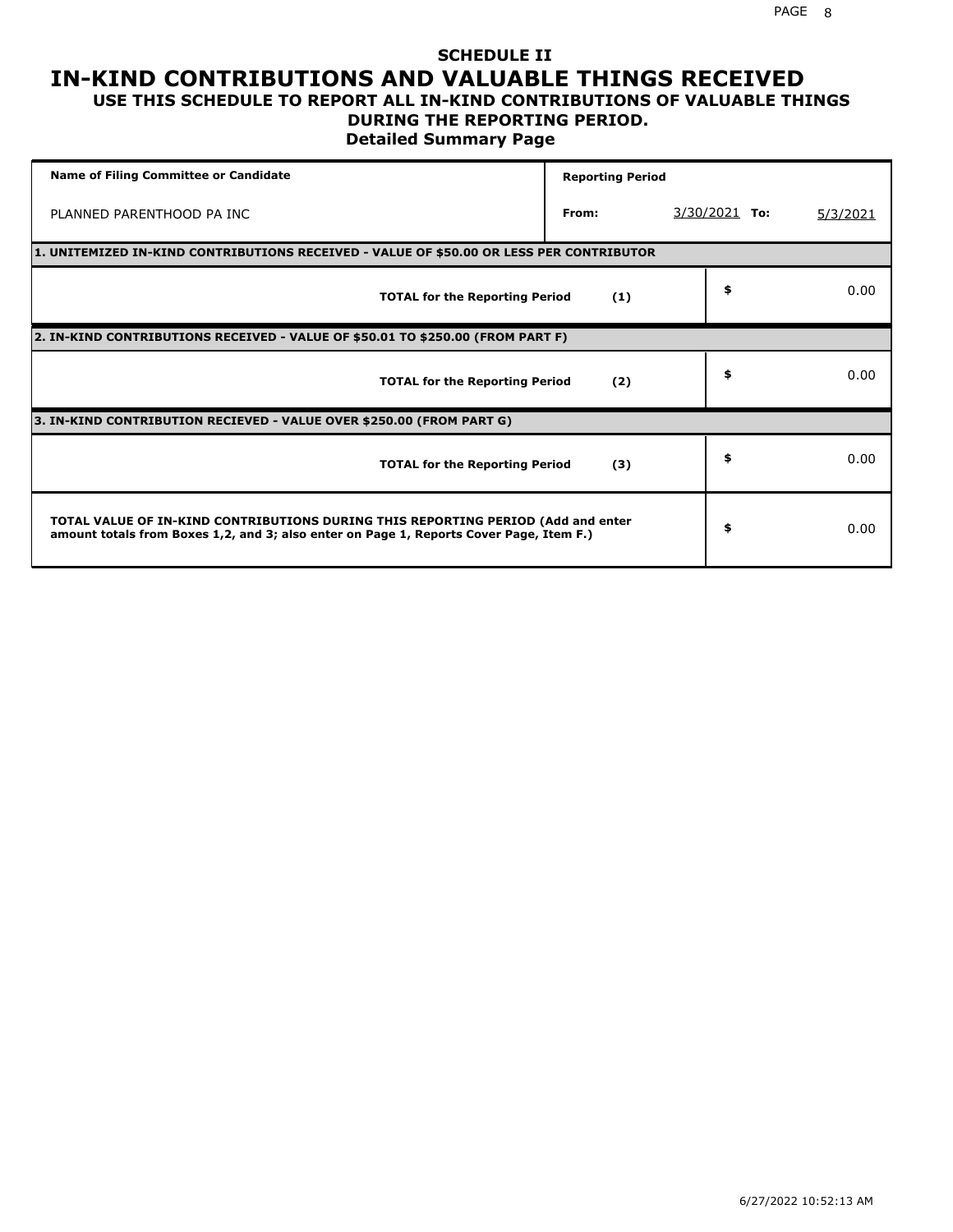# **SCHEDULE II PART F IN-KIND CONTRIBUTIONS RECEIVED**

## **VALUE OF \$50.01 TO \$250.00**

| Name of Filing Committee or Candidate                                                                         |              |                   | <b>Reporting Period</b> |             |             |                   |      |
|---------------------------------------------------------------------------------------------------------------|--------------|-------------------|-------------------------|-------------|-------------|-------------------|------|
|                                                                                                               |              |                   | From:                   |             |             | To:               |      |
|                                                                                                               |              |                   |                         | <b>DATE</b> |             | <b>AMOUNT</b>     |      |
| <b>Full Name of Contributor</b>                                                                               |              |                   | <b>MO</b>               | <b>DAY</b>  | <b>YEAR</b> |                   |      |
| <b>Mailing Address</b>                                                                                        |              |                   |                         |             |             | \$                | 0.00 |
| City                                                                                                          | <b>State</b> | Zip Code (Plus 4) |                         |             |             |                   |      |
| <b>Description of Contribution:</b>                                                                           |              |                   |                         |             |             |                   |      |
| Enter Grand Total of Part F on Schedule II, In-Kind Contributions Detailed Summary Page,<br><b>Section 2.</b> |              |                   |                         |             |             | <b>PAGE TOTAL</b> |      |
|                                                                                                               |              |                   |                         |             | \$          |                   | 0.00 |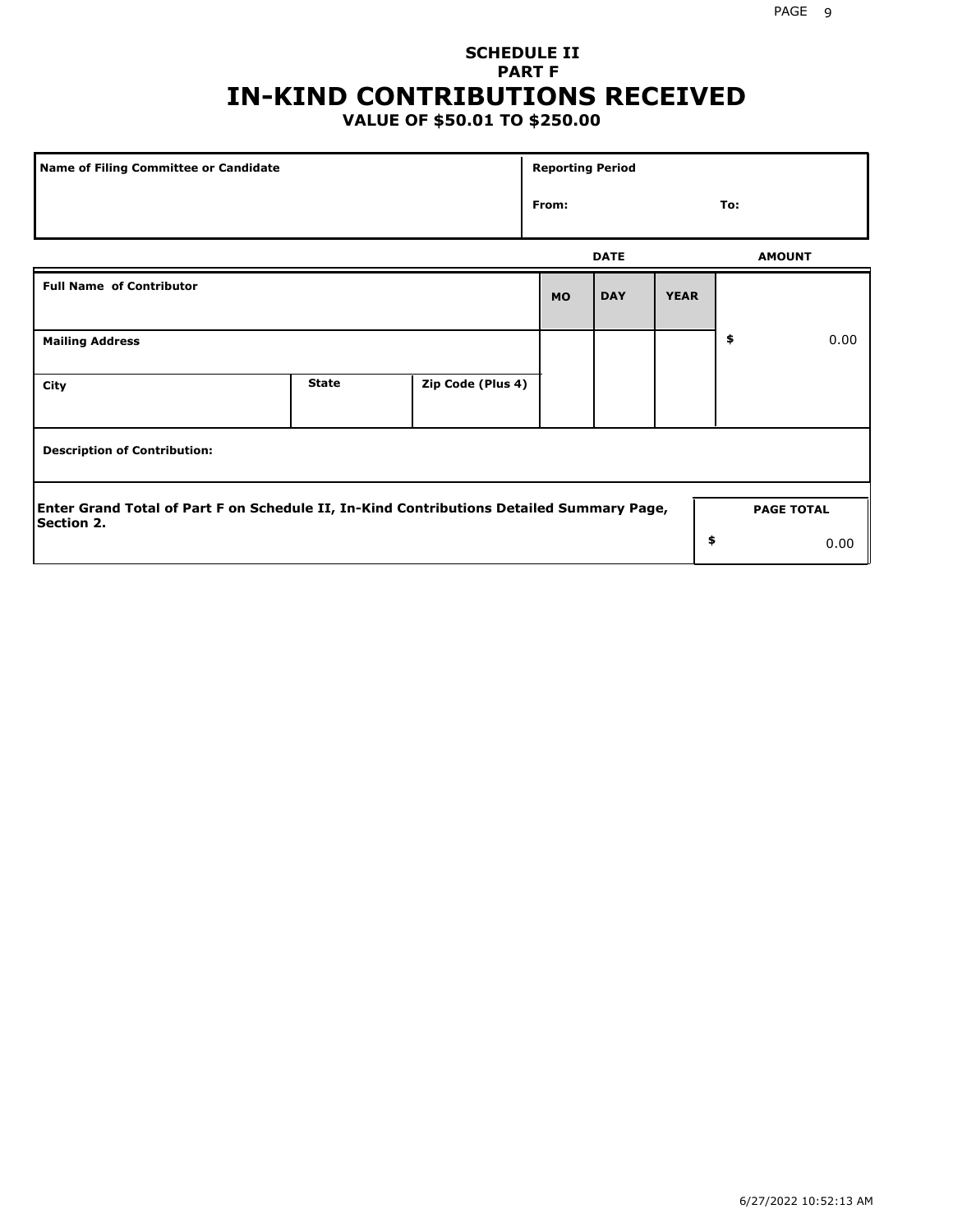### **SCHEDULE II PART G IN-KIND CONTRIBUTIONS RECEIVED VALUE OVER \$250.00**

| Name of Filing Committee or Candidate                                 |              |      |                  |       |                   | <b>Reporting Period</b> |                      |  |    |                                    |
|-----------------------------------------------------------------------|--------------|------|------------------|-------|-------------------|-------------------------|----------------------|--|----|------------------------------------|
|                                                                       |              |      |                  |       | From:<br>To:      |                         |                      |  |    |                                    |
|                                                                       |              |      |                  |       |                   |                         | <b>DATE</b>          |  |    | <b>AMOUNT</b>                      |
| <b>Full Name of Contributor</b>                                       |              |      |                  |       | <b>MO</b>         | <b>DAY</b>              | <b>YEAR</b>          |  |    |                                    |
| <b>Mailing Address</b>                                                |              |      |                  |       |                   |                         |                      |  | \$ | 0.00                               |
| City                                                                  | <b>State</b> |      | Zip Code(Plus 4) |       |                   |                         |                      |  |    |                                    |
| <b>Employer of Contributor</b>                                        |              |      |                  |       | <b>Occupation</b> |                         |                      |  |    |                                    |
| <b>Employer Mailing Address/Principal Place of</b><br><b>Business</b> |              | City |                  | State |                   | 4)                      | <b>Zip Code(Plus</b> |  |    | <b>Description of Contribution</b> |

| <b>Enter Grand Total of Part G on Schedule II, In-Kind Contributions Detailed</b> |  | <b>PAGE TOTAL</b> |
|-----------------------------------------------------------------------------------|--|-------------------|
| <b>Summary Page, Section 3.</b>                                                   |  | 0.00              |
|                                                                                   |  |                   |